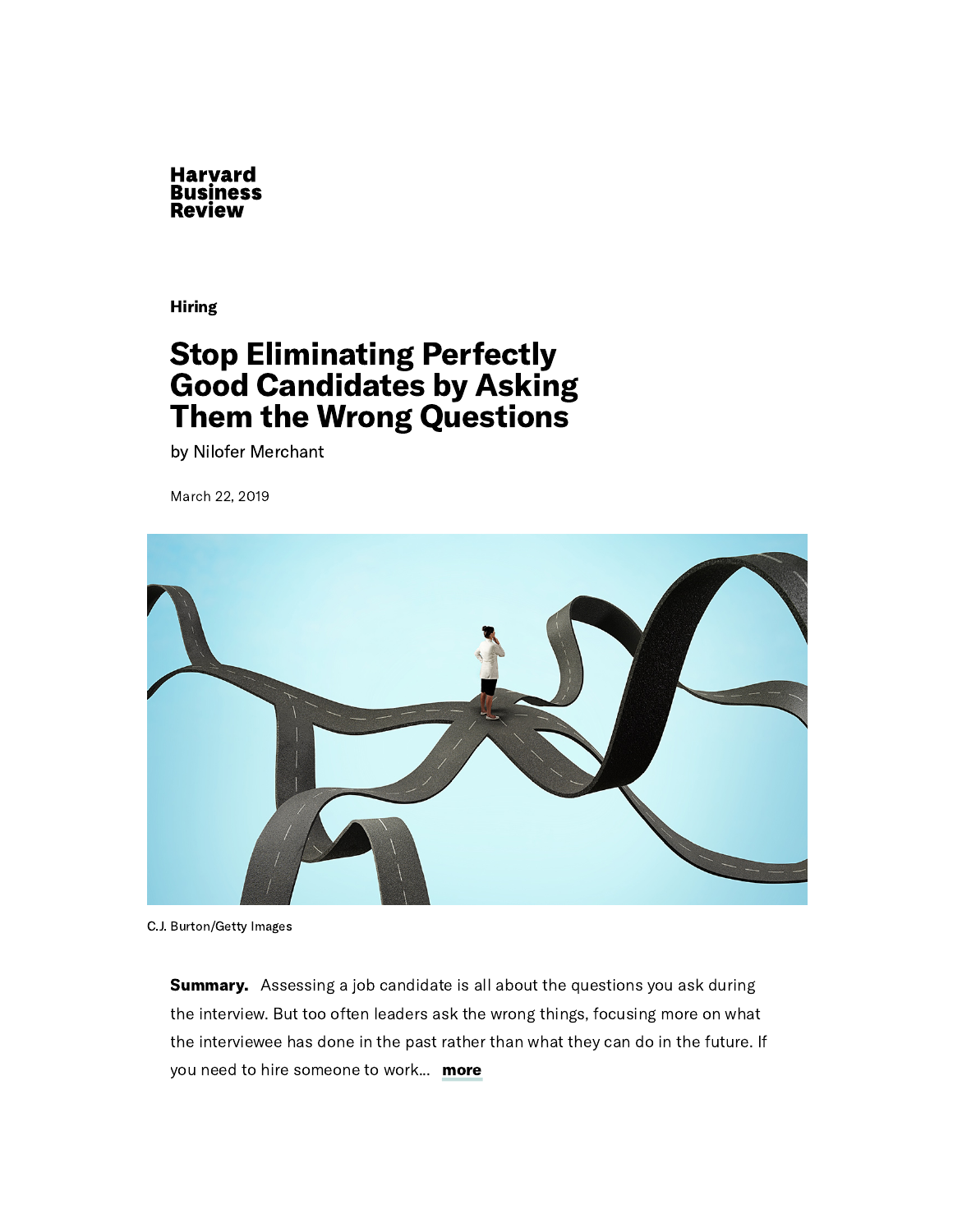I could tell right away from the tone of his voice that the VP of Engineering wasn't happy. He practically growled at me. He had just finished interviewing a job candidate named Anand, who I had directed his way, and was calling me to say he was going to pass.

Just a few minutes earlier, Anand had called and raved about how well the interview had gone. He had interviewed for nearly a full day, meeting with different leaders across the organization, including, at the end of the day, the VP of Engineering. I had helped this company build out a new "platform" strategy, which is why I was trying to identify the right candidates to work on it, and I thought Anand would be a great fit.

But the VP and Anand had strikingly different reports about their meeting. Anand said that he had asked far more [questions](https://hbr.org/2018/05/the-surprising-power-of-questions) than he usually did, asking for detailed and specific information on the strategy that helped him understand the complexity of the challenge the company was facing. He felt like he had engaging, insightful conversations with everyone he met. In contrast, the VP told me that he found Anand's questions "super annoying. "

This isn't the first time I've heard a leader say that a perfectly qualified candidate is a "bad fit." [Candidates](https://diginomica.com/solve-for-algorithmic-bias/) are too often screened out because they don't fit a particular pattern – one survey found as many as 75% of [resumes](https://blog.talview.com/demise-of-applicant-tracking-system) don't make it past Applicant Tracking Systems. As I discussed the issue further with the VP, I learned that he thought that Anand had the right skills and experience but that he found Anand's questions annoying. He said: "He asked us a ton of questions that the team didn't have the answers to. " His assessment that Anand was a "bad fit" was really code for "I don't want to feel uncomfortable. "

Innovation requires not knowing long enough to learn new things. How can you build something new, if you aren't okay with not already knowing the answer? The future is not created; it's cocreated. Leaders need to build teams that can both *define* the right questions, and then *discover* new answers.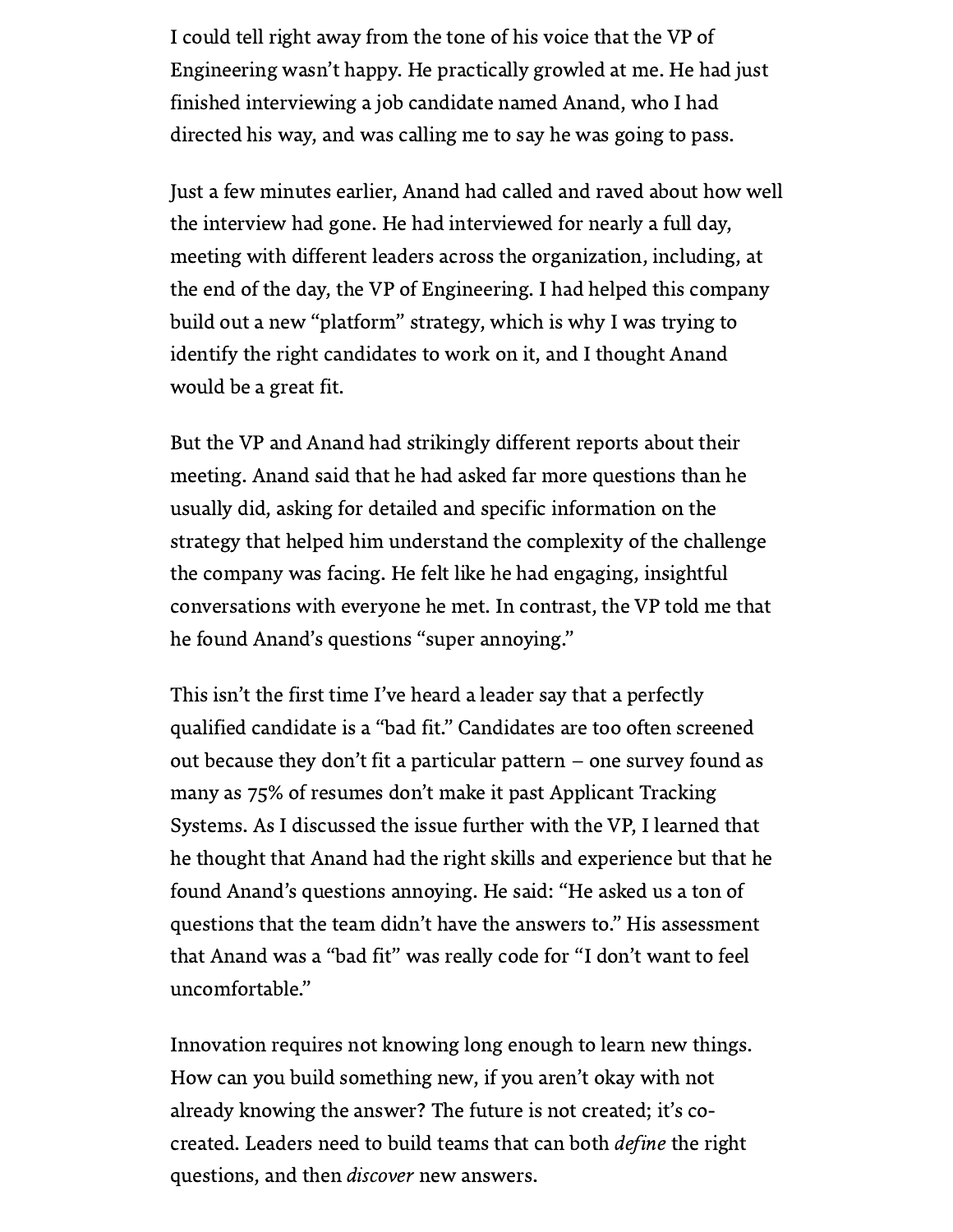Instead of being annoyed by Anand's questions, the VP should've welcomed them — and asked Anand questions in return. That is, of course, the value of an interview. An employer seeks to learn about the candidate's skills and relevant [experiences.](https://hbr.org/2015/01/how-to-conduct-an-effective-job-interview) And a good candidate uses questions to learn about the role, the boss, and the company to assess whether it's the right job. Here are some types of questions the VP might've asked — and the ones you should ask — to avoid screening out a perfectly good candidate based on the wrong criteria.

Questions that uncover capabilities, not just experience. Are you asking questions that get to someone's *capabilities* or are you seeking confirming data that someone has done exactly what you have already scoped? Several years ago, a colleague asked if I'd review their job description for a social media "expert. " Twitter had been around for maybe a year at this point and when I looked at the description, I just started laughing. The first line read "10 years of experience. " Quite often, we use useless metrics to scope a job to do what has already been done. The upside of asking for years of experience is we get someone who has done what we need. The downside is we risk limiting what we can create next by doing what has already worked. Instead of asking, "Have you done x or y or z?" you want to ask, "How would you approach doing x or y or z?" This shift in question lets you learn someone's capacity to think with you.

Unfortunately, right now, an estimated  $77\%$  of all jobs (60% in the U.S. and 80% worldwide) require little to no creativity, decisionmaking, or independent judgment. But if you are working on innovation, you need someone who can think with you. And by focusing on capability over experience, you increase the chances you find that person.

## Questions that assess whether they can co-create on a team.

When I ask the teams I've worked with in the last 10 years why their last major strategic effort failed, they rarely mention that the team didn't get along. But they do say that there were cracks in the team roles that weren't being filled — and no one was able to step in to fill them. Because the world changes quickly, the work does too and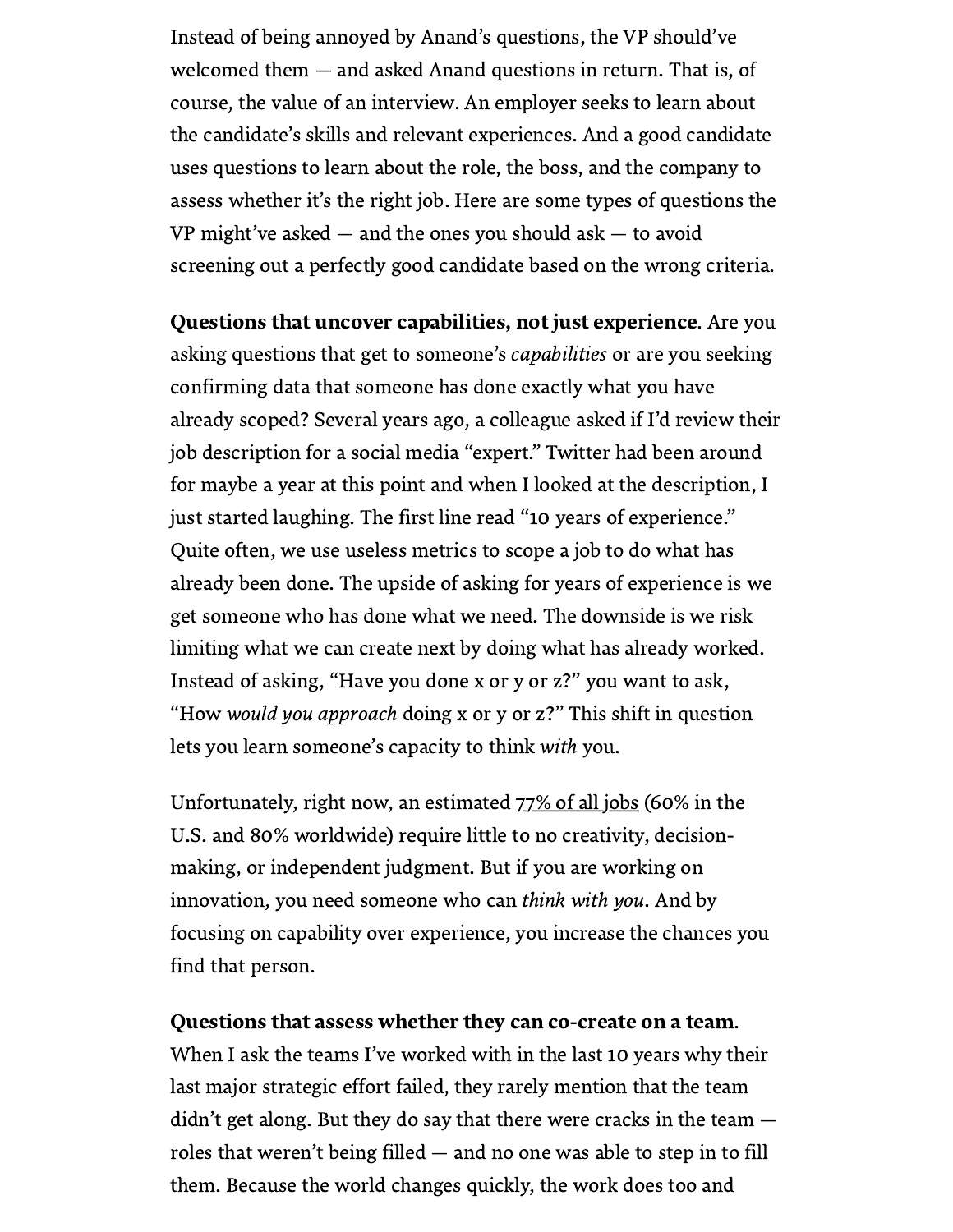teams can't stay in their predetermined roles. Teams need to figure out new terrain together. You might ask candidates, "How would you handle a situation where it's become clear that there is a gap on your team?" Interviewees are often told to use "I" to get credit for work done, but "we" is probably a more realistic depiction of how work gets done. Then follow up to learn how they felt about the situation: Were they proud of catching the gap? Concerned that it existed in the first place? This will help you see if you are dealing with a team player or a know-it-all. You want to find people who can play together, filling in the gaps between predefined roles to get the work done.

## Questions that uncover the kinds of things they love to work on.

If you're hiring for innovation, you need to ask what this person authentically brings to work. Ideas, after all, are not invented and grown in a vacuum; they grow and evolve by connecting previously separate elements. Figuring out what people genuinely care about lets you put people together who don't have the same approaches but who want to reach the same goal. It's that connection where innovation happens. But people need to be united around a shared purpose and focused on something that has meaning to them. Ask candidates, "What did you find meaningful about that project? What does that particular success say about what matters to you?" People want to match their purpose to the organizations they work for. And it's your job as the leader to align that purpose so that seemingly disparate people can come together into an "us" headed in the same direction.

Too often, leaders screen out perfectly good candidates because they don't understand how to hire people for co-creative problem solving. It's easy to forget that the job of a leader isn't to know all the answers but to create the conditions by which the entire team gets to learn and innovate.

In the end, the VP did hire Anand, and together they've realized the goals they set out to achieve.